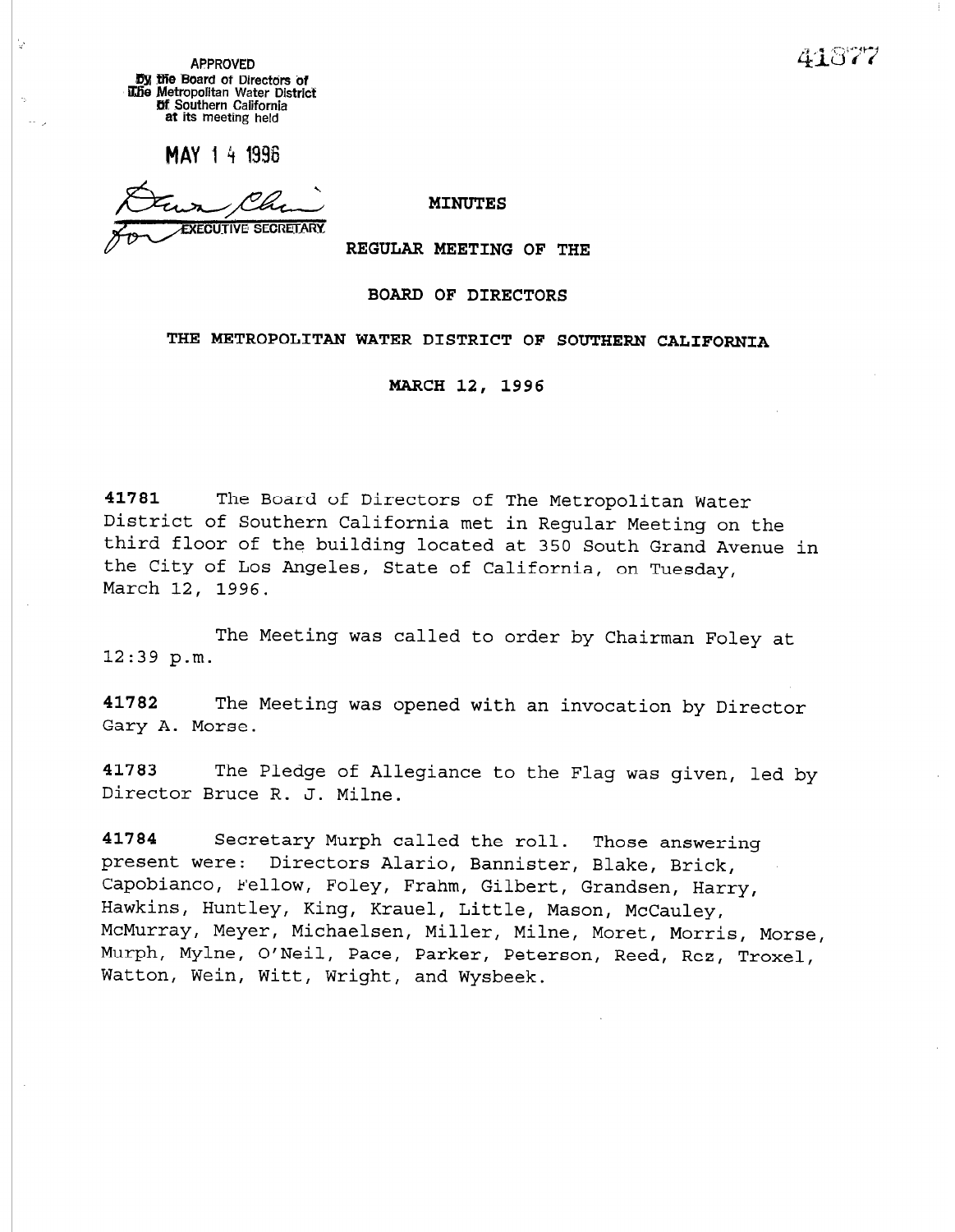Those not answering were: Directors Barker (entered 12:45 p.m.), Gambrel1 (entered 12:49 p.m.), Griffen, Hill, Ibbetson, Kosmont, Krieger (entered 12:45 p.m.), Luddy, and Webster.

The Chair declared a quorum present.

41785 Chairman Foley inquired if there were any additions to the agenda. There being none, the Chair declared only those matters listed on the agenda would be considered.

41786 Chairman Foley invited members of the public to address the Board on matters within the Board's jurisdiction.

Clyde Romney, Congressional facilitator for the San Luis Rey Indian Water Rights settlement, stated Secretary of Interior Babbitt considers this a top priority issue. Mr. Romney advised that in connection with this settlement, banking rights will be granted to Metropolitan. Mr. Romney pointed out that there is a limited amount of time remaining to reach a settlement as an environmental assessment is required which could take as long as six months to complete, and, therefore, urged the Board to assist in the settlement of this dispute.

Directors Barker and Krieger took their seats at 12:45 p.m.

Clyde Barnes, attorney representing CTSI Corporation, the contractor for the Ultra-Low-Flush-Toilet Program, described the leadership role of CTSI Corporation in ultra-low-flush-toilet programs, which have conserved 12,000 acre-feet of water annually. He expressed concerns about Metropolitan replacing CTSI as its contractor for this program, citing the loss of efficiency and the increase in cost.

Director Gambrel1 took his seat at 12:49 p.m.

Andy Domenigoni from the Domenigoni Valley area, urged the Board to decide on naming the reservoir Lake Domenigoni and in support of this recommendation, he presented resolutions from the cities of Murrieta, Sun City, and Corona. He further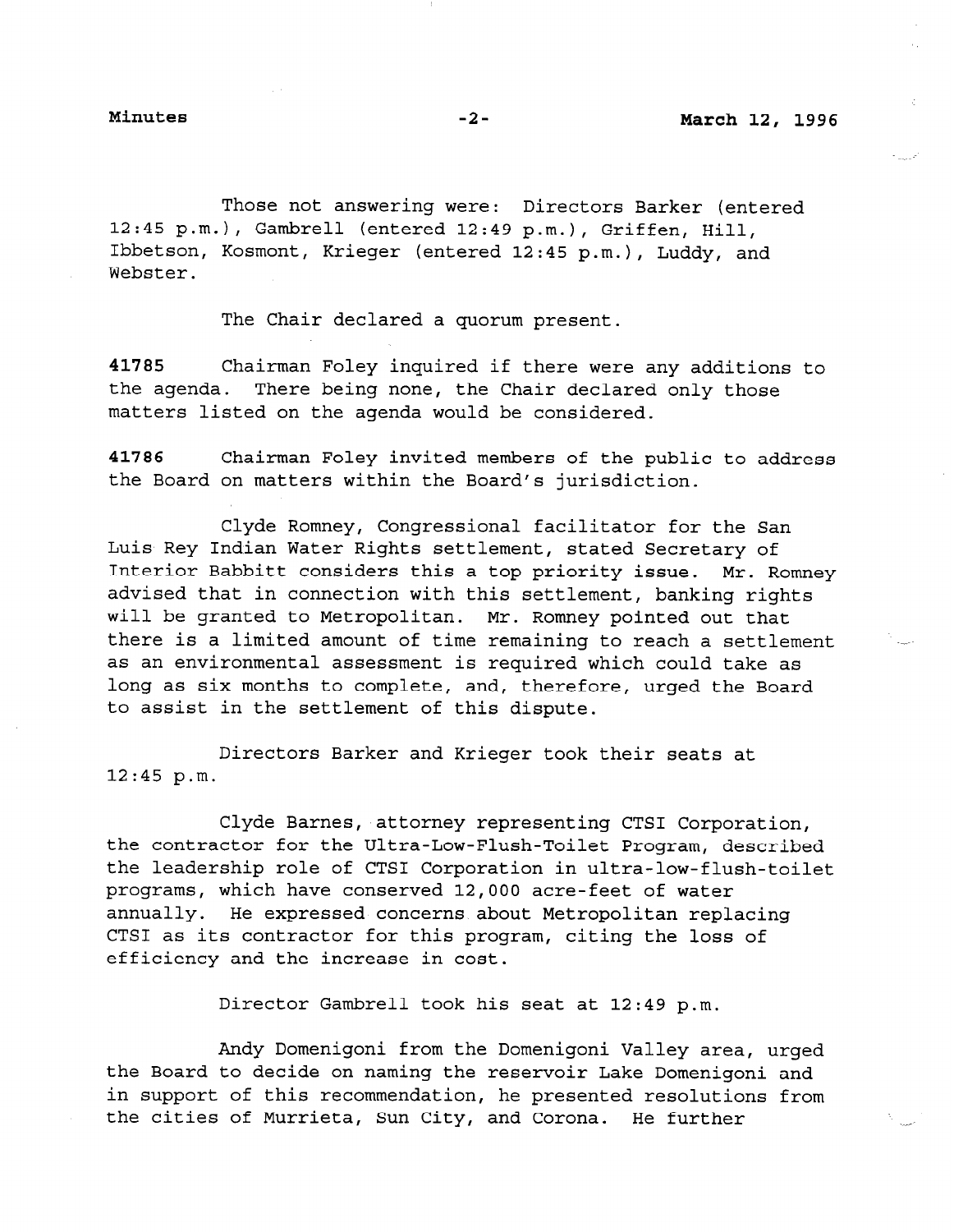ÿ.

expressed his concern, and the concerns of other property owners west of the West Dam in Domenigoni Valley, about the groundwater mitigation program.

Bobbie Faulkner, a member of the Domenigoni Support Group, urged the Board to name the reservoir Lake Domenigoni.

Larry Galvan, Councilman from the City of Cudahy, speaking not for the city but on behalf of his constituents, expressed strong opposition to Metropolitan imposing any increase in fees.

Mrs. Mary Lawton, resident in the City of Cudahy, stated how an increase in fees would adversely affect her, and urged the Board not to impose an increase.

41787 There being no objection, the Chair ordered the reading of the Minutes of January 9, 1996, dispensed with, a copy having been mailed to all Directors

Vice Chairman Blake moved, seconded by Director Morris and carried, approving the foregoing Minutes as mailed.

Board Secretary Murph requested to be recorded as abstaining.

41788 Chairman Foley presented a pin to Director Wayne T. McMurray emblematic of his completion of five years of service on February 12, 1996, representing Coastal Municipal Water District.

41789 Special Nominating Committee Chairman Rez reported that the committee, consisting of Directors Ibbetson, Krauel, Krieger, Wysbeek, and himself, by a unanimous vote, nominates Director George Wein to serve as Vice Chairman for the term ending December 31, 1996, replacing Carolyn L. Green, who resigned.

Chairman Foley called for other nominations from the floor. Hearing none, Vice Chairman Barker moved, seconded by Vice Chairman Blake and carried, that the nominations be closed and for the Board Secretary to record that Director George Wein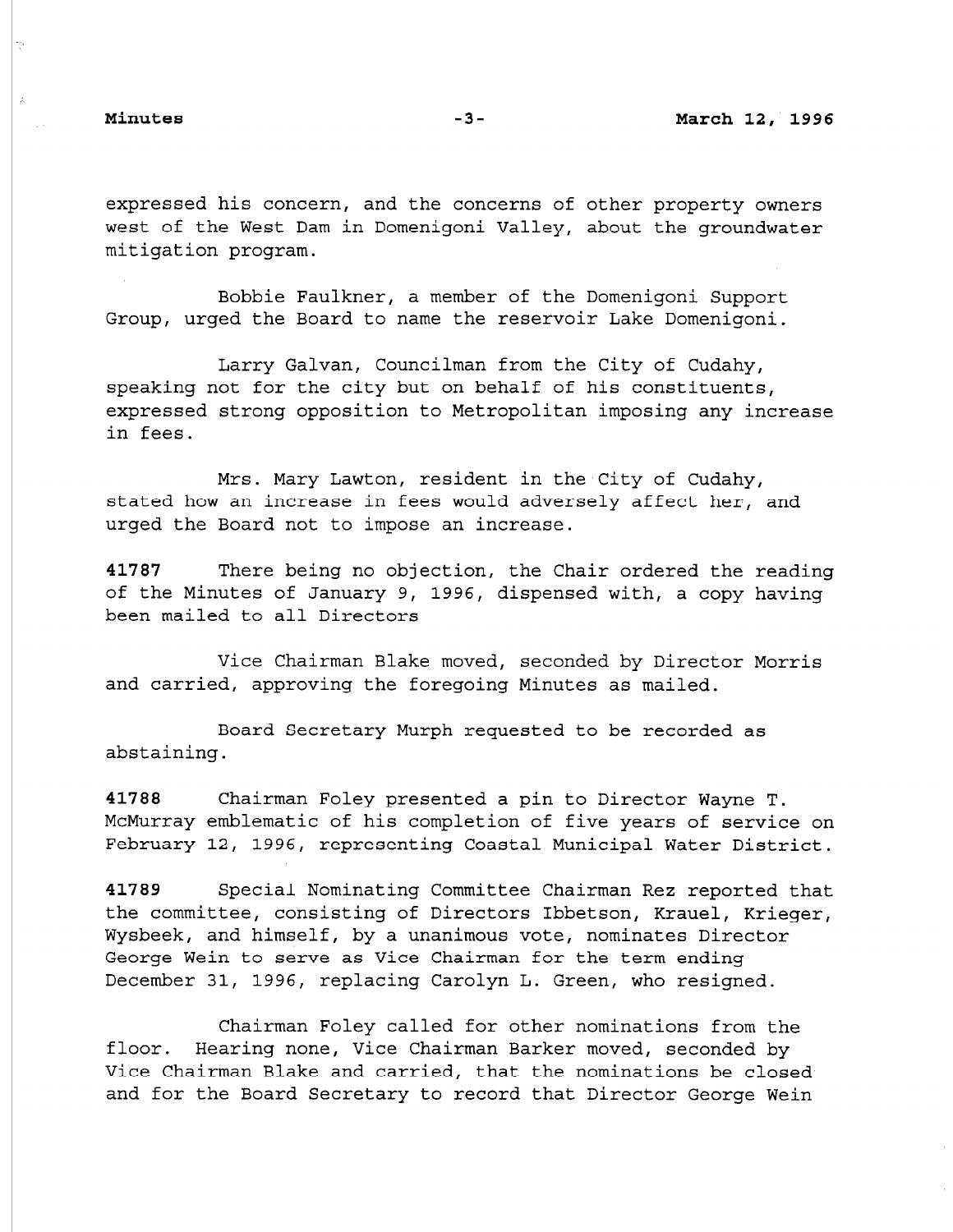has been elected to serve for the unexpired portion of the term ending December 31, 1996.

41790 Vice Chairman Barker moved, seconded by Vice Chairman Blake and carried, authorizing the preparation of Commendatory Resolutions for former Directors Alf W. Brandt, Carolyn L. Green, David Y. Handelman, and Christopher C. Pak.

41791 Vice Chairman Barker moved, seconded by Vice Chairman Blake and carried, that Director Ted Grandsen be appointed to the Special Nominating Committee to fill the vacancy created by the expiration of the term of Director Wysbeek; and Director E. Thornton Ibbetson be reappointed to the committee, each for a first two-year term ending February 28, 1998.

41792 Vice Chairman Barker moved, seconded by Director Murph and carried, that Director Larry J. Kosmont be assigned to the Land and the Organization and Personnel Committees; and Director Aaron E. Michaelsen to the Finance and Insurance and the Legal and Claims Committees.

41793 Board Secretary Murph moved, seconded by Vice Chairman Barker and carried, granting the request of Director E. Thornton Ibbetson for a sixty-day leave of absence commencing March 3, 1996.

41794 Real Property and Asset Management Ad Hoc Committee Chairman King reported that Union Station Partners has absorbed \$3 million of the \$4.3 million contract to relocate the Amtrak facility which is located on Metropolitan's building pad for he new Headquarters Building. He advised that it is expected the final building permits will be obtained by the end of this month. Deputy Mayor Sharon Morris is to be commended for her efforts in expediting this program, and requested the Los Angeles delegation to express the thanks of the Board and staff.

41795 General Manager Wodraska inquired if there were any questions on the litigation regarding the Monterey Amendment revising the State Water Contract. Determining there was none, Mr. Wodraska advised he had nothing further to report.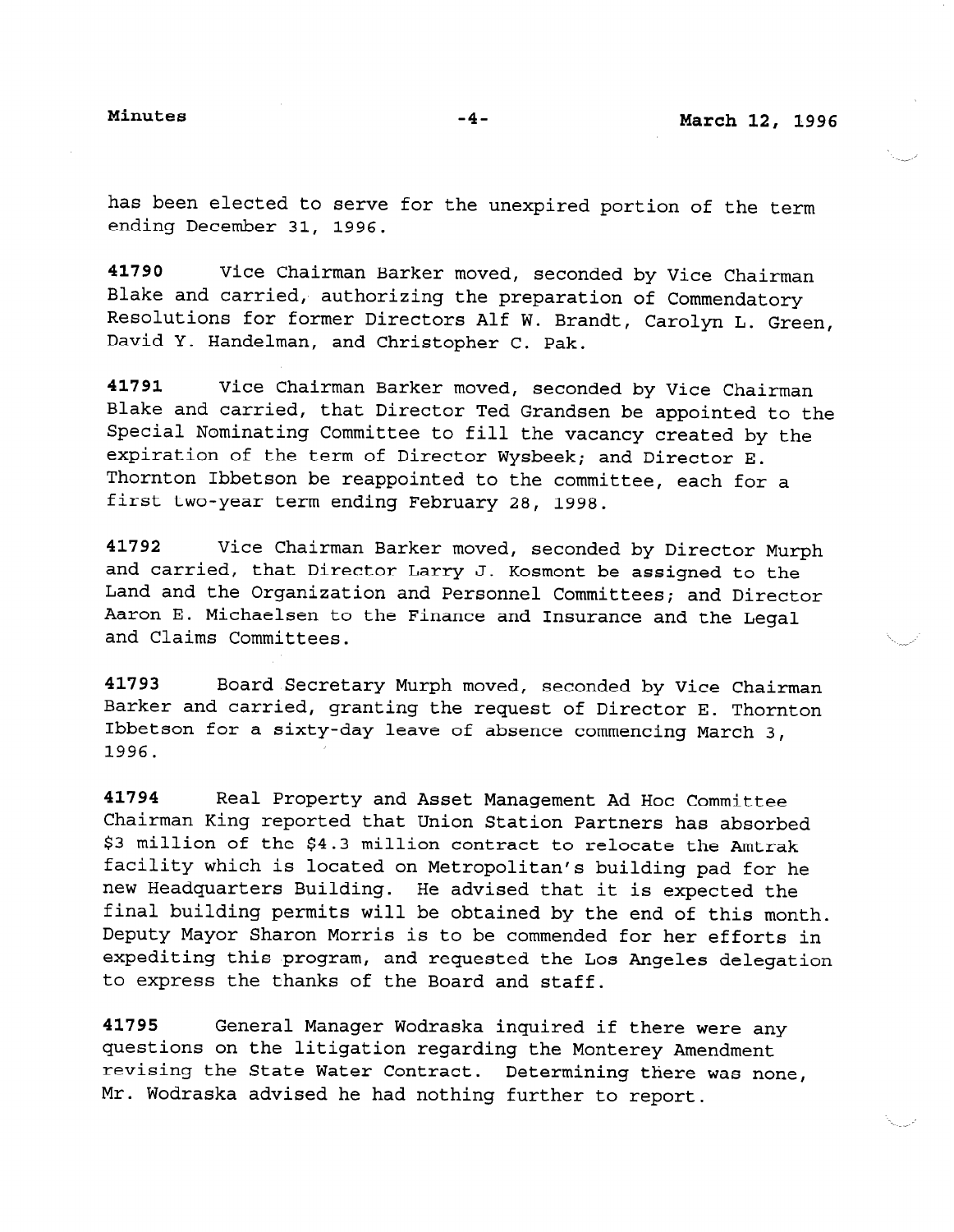41796 General Manager Wodraska advised that Assistant Chief of Planning and Resources Schempp will give the presentation on Colorado River matters as well as describing the importance of reservoir management and banking.

Assistant Chief of Planning and Resources Schempp gave a slide presentation on the overall impacts of the different Colorado River reservoir management criteria; the probability of Metropolitan maintaining a full aqueduct over the next thirty years, with the results confirming the need to implement the surplus criteria to maintain a full aqueduct.

General Manager Wodraska reported the principles discussed at last night's Board Workshop: there can be no cost shifting, no adverse financial impacts on any of the member agencies as a result of the proposal; no negative water resource impacts during a drought; that a determination is to be made of the amount of capacity in Metropolitan's system; and that a technical committee be established, composed of representatives from the member agencies and Metropolitan staff, to consider the efficacy of these various proposals. If there is no objection, he advised he will instruct staff to present to the Board for its review an analysis of these principles. Mr. Wodraska gave an update on the negotiating process and the forthcoming calendar of events.

Director Reed inquired of General Counsel Taylor if there is a conflict of interest with the representatives of the San Diego County Water Authority because of that agency's contract negotiations. Mr. Taylor stated a memorandum responding to this question will be presented to the Board.

Director Brick asked General Manager Wodraska to respond to Mr. Romney's statement that there is an urgency to settle the San Luis Rey water rights dispute. Mr. Wodraska agreed that the present window of opportunity to settle this dispute is limited as it will take five to six months to complete the required environmental assessment assessment assessment assessment assessment assessment assessment and the explained the link between reaching and their ne further explained the link between reaching a settlement agreement and<br>banking rights.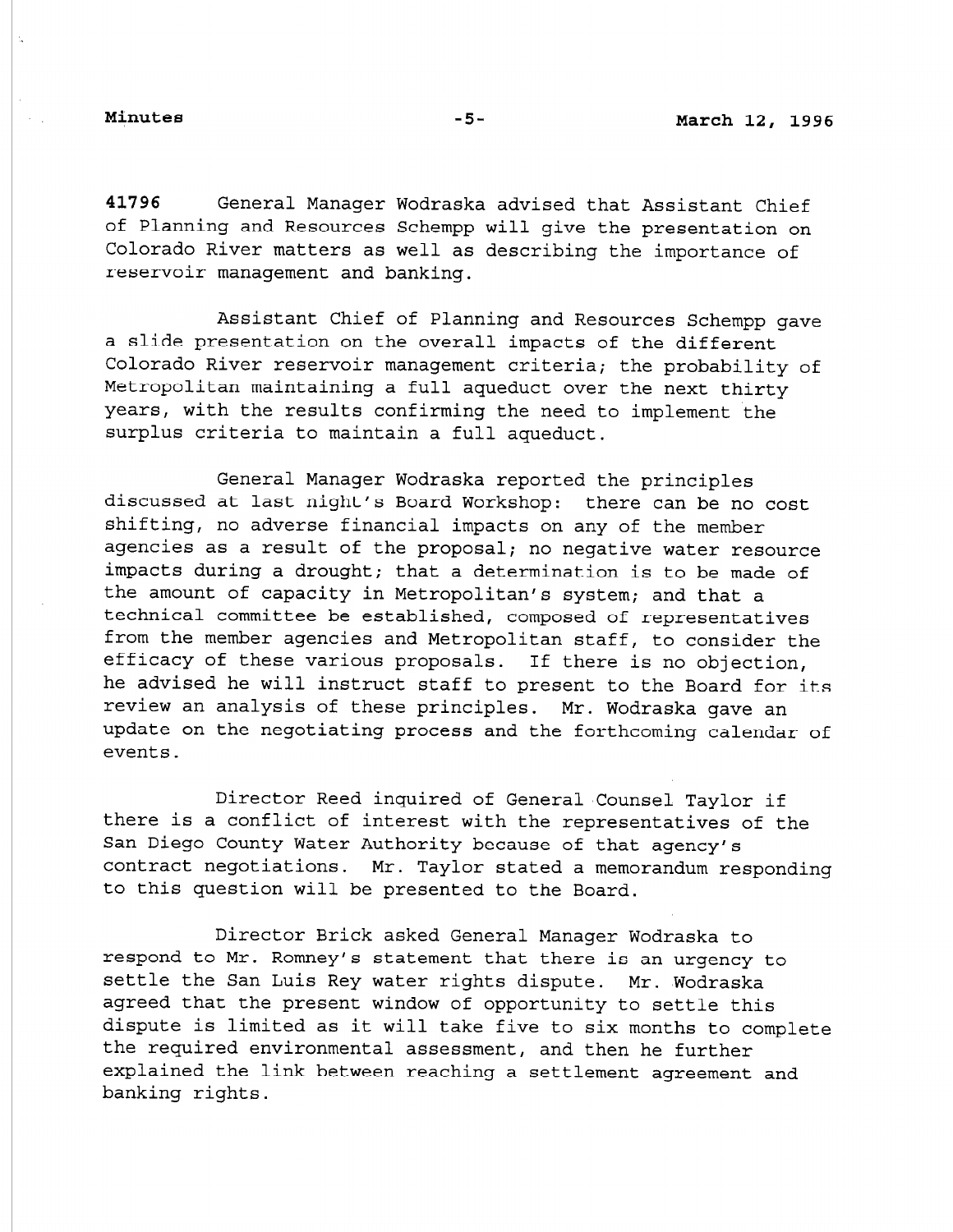Vice Chairman Frahm pointed out the difficulty in reaching an agreement on the San Luis Rey water rights dispute in April, if the rate refinement negotiations continue into June, as the two are linked. Mr. Wodraska stated that the concerns of the settlement parties could be satisfied in an April time frame, and then a decision made on how to proceed with the Colorado River negotiations which will establish the foundation for a rate refinement agreement.

Directors Frahm and Watton withdrew from the Meeting at 1:38 p.m.

41797 By video tape, the Board received the following reports:

Chief Engineer Snyder reported that the \$4 million grant applied for from the United States, Israel, and the Science Technology Foundation for the Seawater Desalination Project has been awarded and funding for the first year has been approved. The pilot project is to prove that the advancement in seawater desalination technology developed by Metropolitan can produce fresh water from the ocean at a cost far less than current seawater desalination plants. The Board viewed the leak found in the Second Lower Feeder and since, he stated, it is critical to have the Feeder repaired and in operation by June, a steel liner is being fabricated in Metropolitan's shop in La Verne thereby considerably shortening the time required for repairs.

Chief of Planning and Resources Man presented an update on the Bay/Delta Agreement, advising the progress being made in developing amendments to the State Water Project contract.

Director Moret withdrew from the Meeting at 1:40 p.m.

Chief Financial Officer Becker reported on Metropolitan's financial condition and the successful sale of \$258.9 million Water Revenue Refunding Bonds at a true interest cost of 5.04%, an interest rate not obtainable since 1968. This negotiated sale, he said, resulted in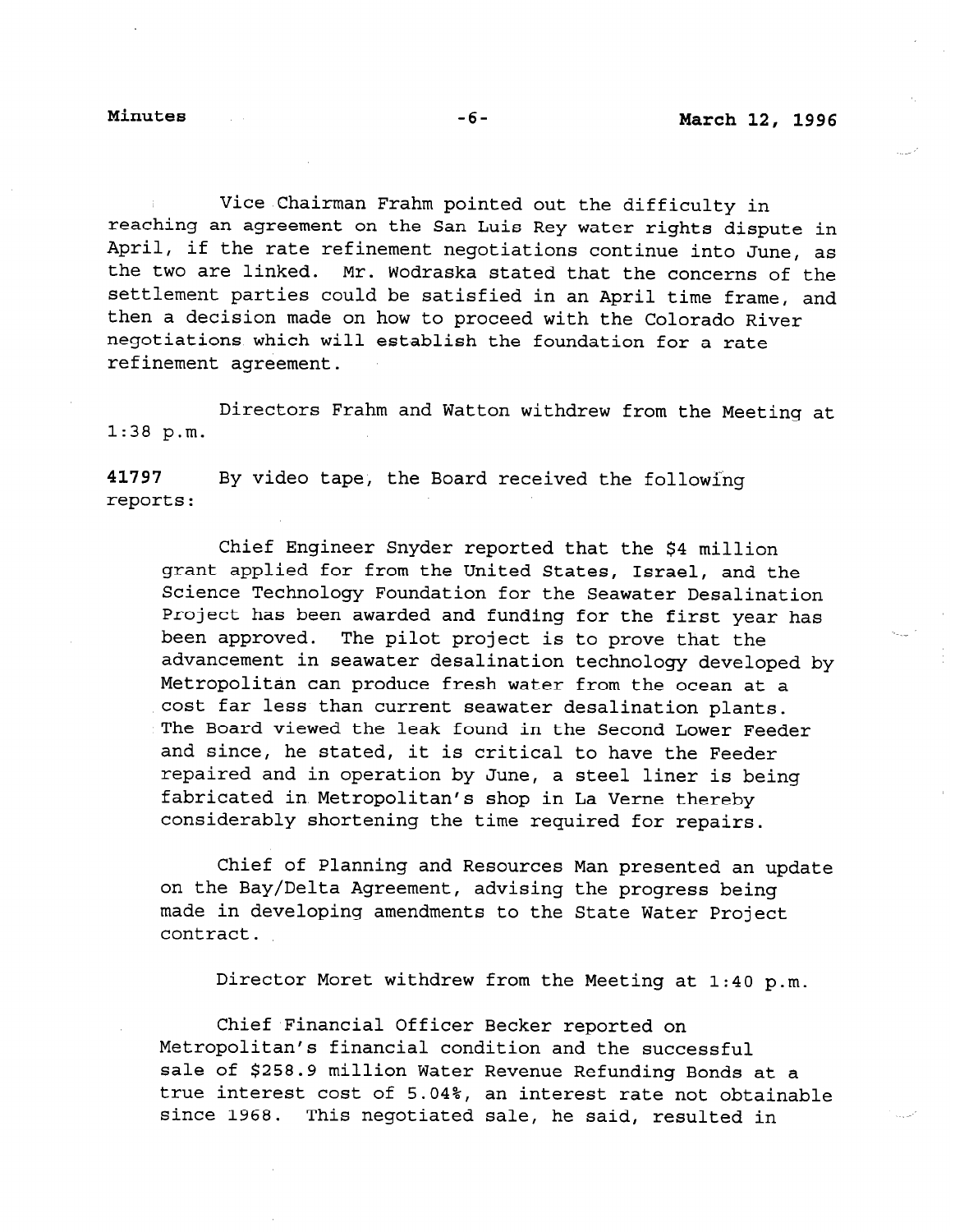debt savings of about \$24.3 million. (See the General Manager's letter dated February 21, 1996, (M.1 41818-f).

Chief of Operations Means reported on the turbidity episode at the Mills Treatment Plant, and presented an update on Metropolitan's water supply conditions.

General Manager Wodraska stated that to cure this turbidity problem experienced at the Mills Treatment Plant in the relatively short time frame required around-the-clock work by the operators. No other metropolitan water supplier in this country could have achieved these results within this period of time, he said, thereby ensuring the health and safety of an urban community.

Deputy General Manager Horne gave an update on the CALFED process, advising that staff will be submitting criteria for approval by the Board in April. (See the General Manager's letter dated February 27, 1996, M.I. 41818-h).

Director Krauel withdrew from the Meeting at 1:52 p.m.

41798 General Manager Wodraska reported that, as noted in his workplan, his number one priority in fiscal year 1996-97 will be rate management and cost containment.

41799 General Counsel Taylor reminded the Board that the Conflict of Interest Statements are due on April 1, 1996. He reported that Santa Margarita Water District was successful in its appeal of its case with the County of Orange regarding relocation of pipelines. Metropolitan could benefit from this ruling when relocating numerous pipelines in the Alameda corridor, he advised.

41800 Director Morris moved, seconded by Vice Chairman Blake and carried, approving the addition of Agenda Items 8-2, 8-3, 8-4, 8-5, 8-6, 8-8, 8-9, and 8-11 to the Consent Calendar.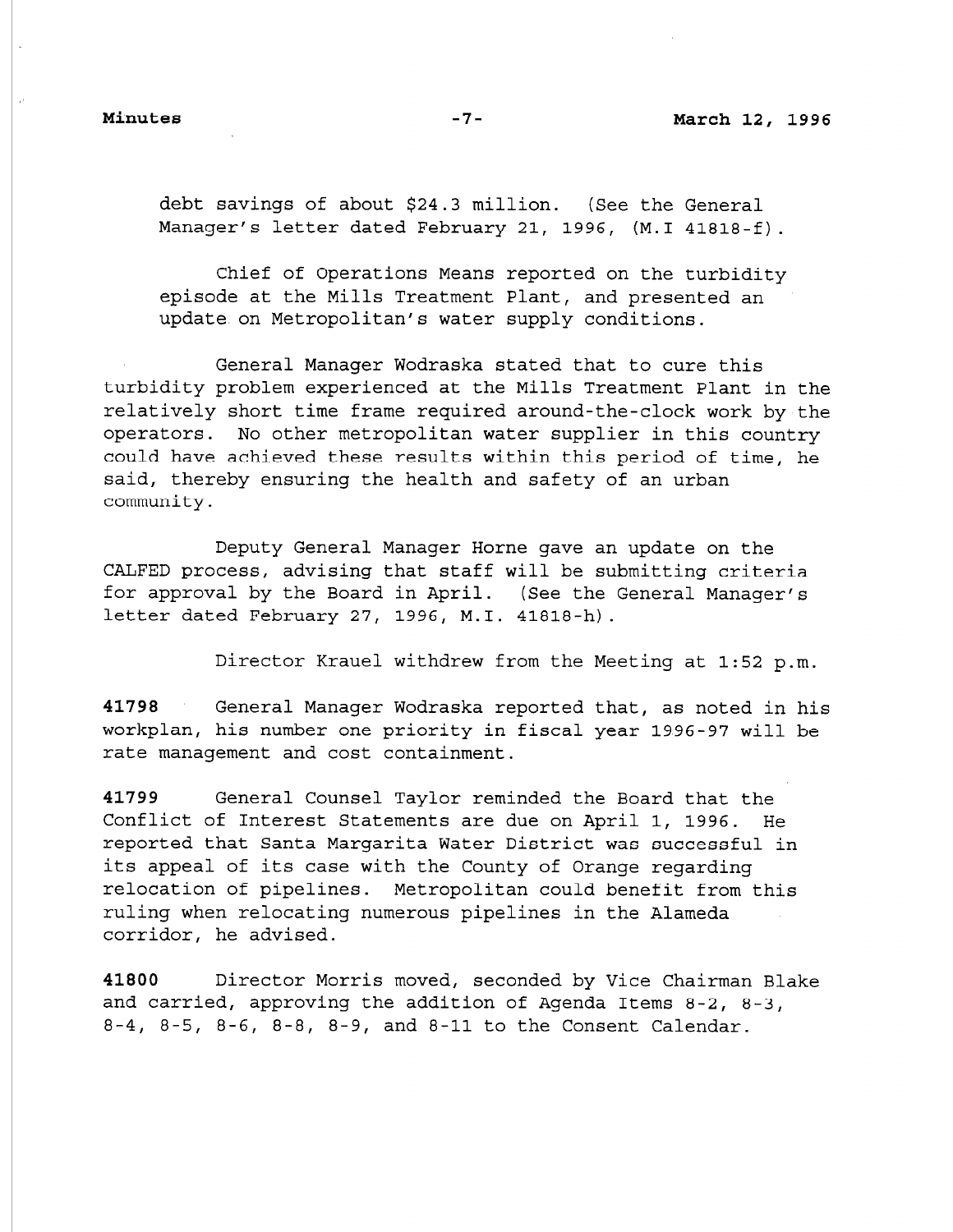Director Morris moved, seconded by Vice Chairman Blake and the Board approved the Consent Calendar Items, M.I. 41801 through M.I. 41814, as follows:

41801 Adopted two Resolutions in the form attached to the General Manager's letter dated February 20, 1996, providing in substance that Metropolitan elects to be allocated that additional portion of revenue from taxes levied on redevelopment property which is attributable to any increase in Metropolitan's base year tax rate applied to incremental assessed value of the following specific redevelopment projects:

| Resolution 8490 | Project Area Number One, City of<br>Artesia, County of Los Angeles                          |
|-----------------|---------------------------------------------------------------------------------------------|
| Resolution 8491 | The Third Amendment (Southwest<br>Redevelopment Project Area), City<br>and County of Orange |

each Resolution entitled:

RESOLUTION OF THE BOARD OF DIRECTORS OF THE METROPOLITAN WATER DISTRICT OF SOUTHERN CALIFORNIA ELECTING TO RECEIVE ALLOCATION OF TAXES PURSUANT TO PROVISIONS OF THE COMMUNITY REDEVELOPMENT LAW

41802 The Board (1) approved the refinancing by Municipal Water District of Orange County of the outstanding 1992 Certificates and amendment of the Master Lease and subleases relating to the Allen-McColloch Pipeline, on the terms and subject to the conditions stated in the General Manager's letter dated February 15, 1996; and (2) authorized the General Manager to execute such agreements, certificates and other documents as of execute such agreements, certificates and other documents may be necessary to evidence such approval, on the Germs forth in his letter and in a form approved by the General<br>Counsel.

41803 Approved the one-time surcharge of \$1,000 above the level originally proposed by the California Council for Environmental and Economic Balance for all project and general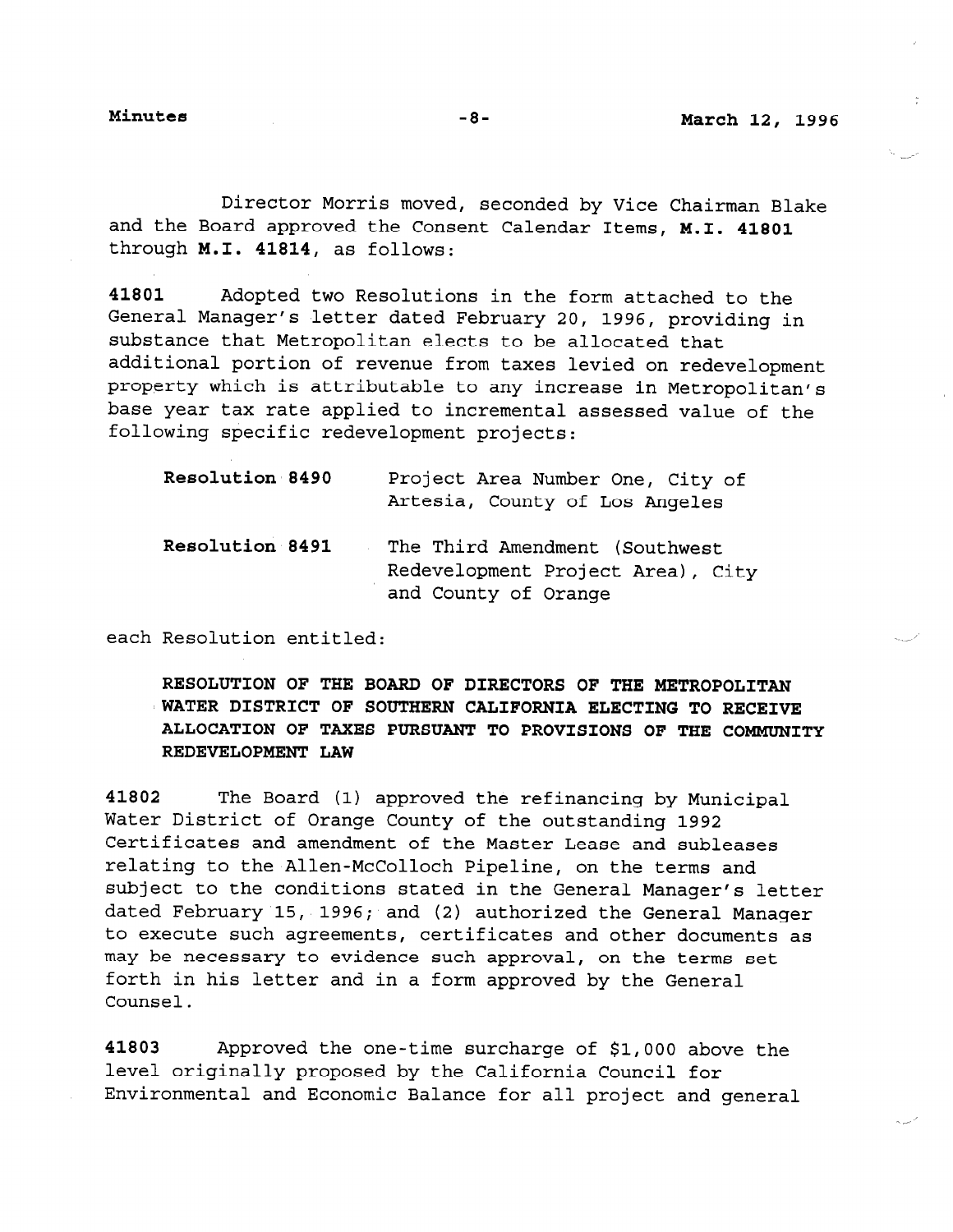membership dues in which Metropolitan is a participant, as set forth in the General Manager's letter dated February 23, 1996.

41804 Amended Section 6324(b) of the Administrative Code to allow Division Managers to authorize employee travel within the United States, as set forth in the General Manager's letter dated February 23, 1996.

41805 Approved the removal of parcels listed in the General Manager's letter dated February 20, 1996, from the Surplus Property Inventory, noting that these parcels are being included in Metropolitan's Asset Management Plan.

41806 Authorized the General Manager to enter into an agreement with the Los Angeles County Department of Public Works to perform machining, fabrication and other unique maintenance work, as set forth in the General Manager's letter dated February 27, 1996.

41807 Authorized the General Manager to award contracts to Laidlaw Environmental Service, and to Findly Chemical Disposal, Inc., for hazardous waste management services. The total annual cost is not to exceed \$1,125,000 for each contract, including applicable sales tax, as set forth in the General Manager's letter dated February 26, 1996, subject to the contracts being in form approved by the General Counsel.

41808 The Board (1) authorized the General Manager to install a steel liner in a portion of the Second Lower Feeder and delegated to the General Manager the authority to award a contract in form approved by the General Counsel for performance of such work; and (2) approved Appropriation No. 724 in the amount of \$2,850,000 from the Pay-As-You-Go Fund to finance all estimated costs for design, fabrication, and installation of a steel liner in a portion of the Second Lower Feeder, as set forth in the General Manager's letter dated February 20, 1996.

41809 The Board authorized (1) No. 25 to Appropriation No. 560, an increase of \$390,000 from \$1,201,310,000 to a total of \$1,201,700,000 from the 1995 Revenue Bond Construction Fund, to finance budgeted costs for Survey and Inspection Services for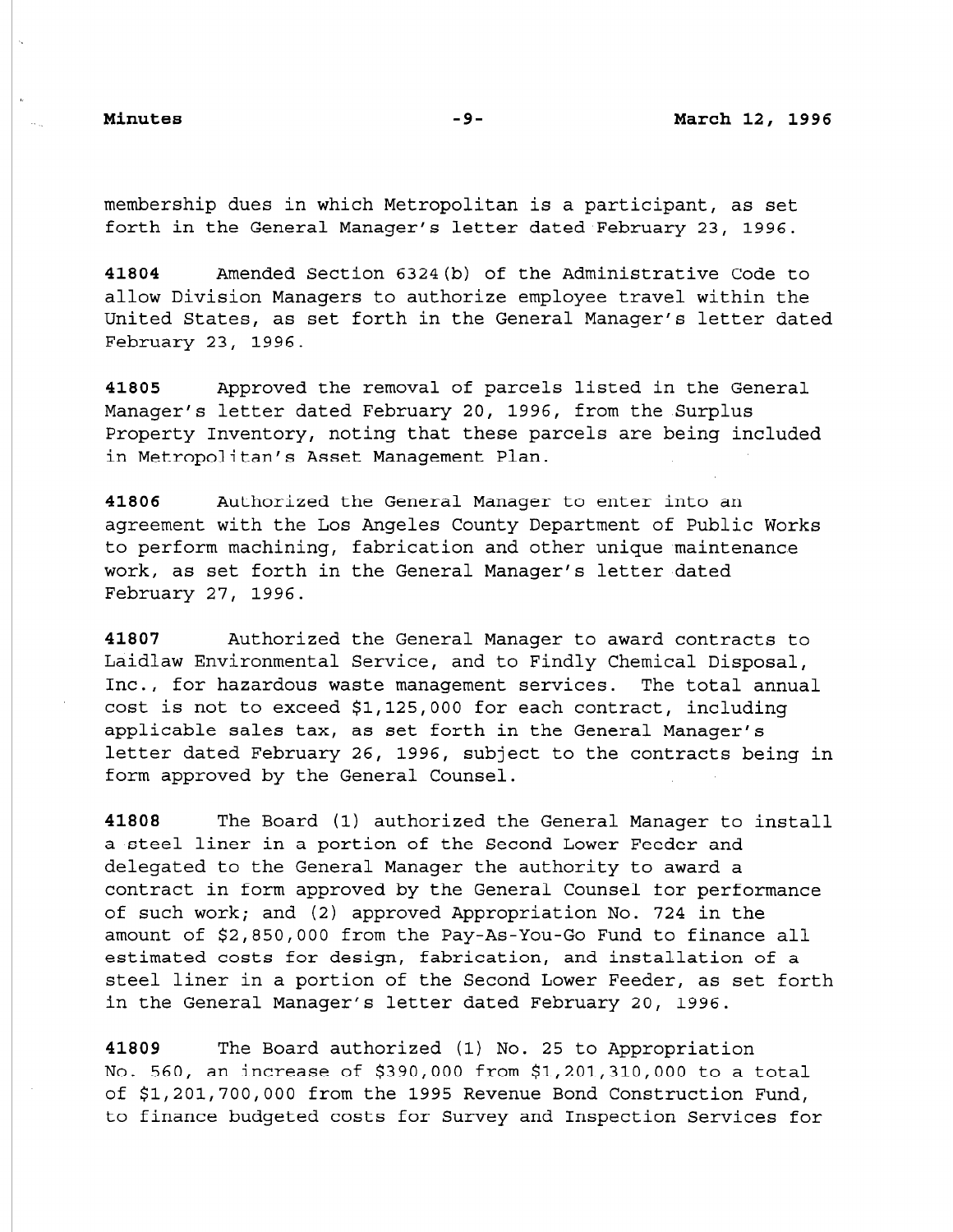the Newport Road Relocation and Salt Creek Channel Improvements; and (2) the General Manager to amend Agreement No. 4673 with the County of Riverside to increase the maximum amount payable from \$1,082,000 to \$1,472,000, including expenses, to provide additional Survey and Inspection Services for the Newport Road Relocation and Salt Creek Channel Improvements, as set forth in the General Manager's letter dated February 27, 1996.

41810 The Board authorized (1) No. 26 to Appropriation No. 560, an increase of \$3,523,000 from \$1,201,700,000 to a total of \$1,205,223,000 from the 1995 Revenue Bond Construction Fund, to finance budgeted costs for design consulting services; and (2) the General Manager to amend Agreement No. 3925 with Raytheon Infrastructure Services Incorporated to increase the maximum amount payable from \$56,277,000 to \$59,800,000, including expenses, to provide final engineering design services for the Eastside Reservoir Project, as set forth in the General Manager's letter dated February 27, 1996.

41811 The Board authorized (1) staff to enter into agreements to distribute Ultra-Low-Flush (ULF) toilets through Metropolitan's Community-Based-Organization (CBO) ULF Toilet Program (Program) through June 30, 1996, with the following vendors at the maximum amounts as listed: (a) The Demand Management Company: 22,000 ULF toilets for \$ 2,739,000; (b) Richard Heath and Associates: 4,700 ULF toilets for \$564,000; and (c) VIEWtech: 3,800 ULF toilets for \$459,800; and (2) increased payments to continuous distribution CBOs for each ULF toilet distributed from the current level of \$25 per ULF toilet up to a maximum of \$46 per ULF toilet to offset costs for assuming new tasks, as set forth in the General Manager's letter dated February 27, 1996.

41812 Expressed opposition to Assembly Bills 2332 and 3034 (Thompson) - Eastside Reservoir Groundwater Mitigation, as set forth in the General Manager's letter dated February 22, 1996.

41813 Expressed opposition to Assembly Bill 619 (Bustamante) - Water Facilities: Environmental Bay Byways, as set forth in the General Manager's letter dated February 22, 1996.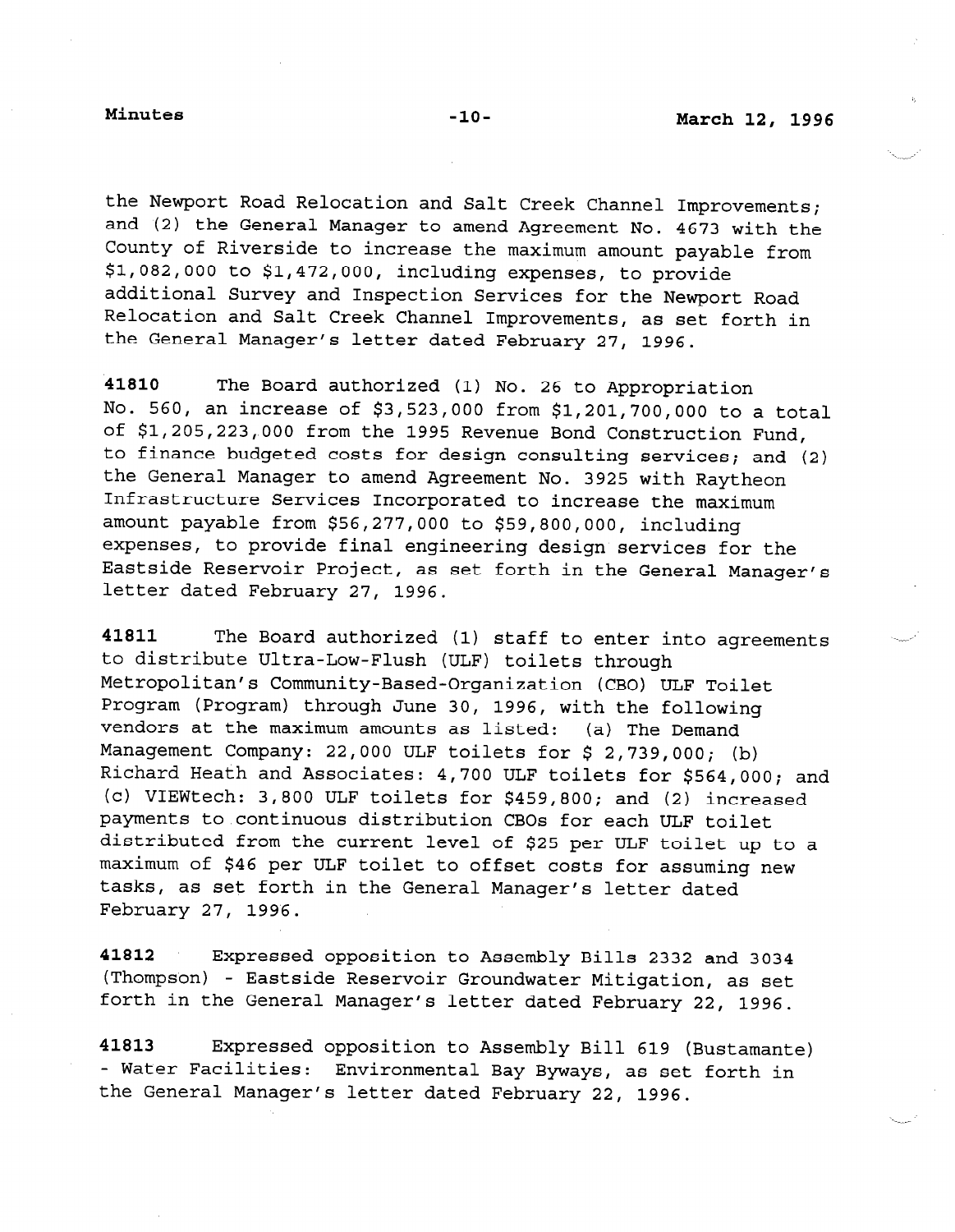41814 Authorized the General Manager to acquire Eastside Reservoir Project Property 144-l-219 owned by Sear1 Brothers, a partnership; and settle the related litigation titled Metropoljtan Water District v. Sear1 Brothers. et al., Riverside County Superior Court Case No. 234240, as set forth in the General Manager's confidential letter dated February 23, 1996.

Directors Mason, O/Neil, and Parker withdrew from the Meeting at 2:00 p.m.

41815 Vice Chairman Blake moved, seconded by Board Secretary Murph and carried, that the Administrative Code be amended to eliminate the existing requirement that all expense claims submitted by Directors and Department Heads be audited by the Auditor's Department, and, furthermore, that several Administrative Code Sections pertaining to the preparation of expense claims, approval, processing, and audit be amended and renumbered to read as shown in Attachment A to the Auditor's letter dated January 17, 1996.

Directors Peterson and Reed requested to be recorded as voting no.

41816 Water Planning and Resources Committee Chairman Brick moved, seconded by Vice Chairman Barker and carried, and the Board of Directors:

1. Found that the setting of rates recommended in the General Manager's letter dated February 27, 1996, is exempt from the California Environmental Quality Act (CEQA) by Public Resources Code Section 21080(b) (8) since it is for the purposes of: (a) meeting operating expenses, (b) purchasing or leasing supplies, equipment or materials, (c) meeting financial reserve needs and requirements, and (d) obtaining funds for capital projects necessary to maintain service within existing service areas; and, additionally, since it constitutes the creation of government funding mechanisms which do not involve commitment to any specific project which may result in a potentially significant physical impact on the environment or which will be used to fund projects which have CEQA documentation in place prior to construction of any facility or facilities, and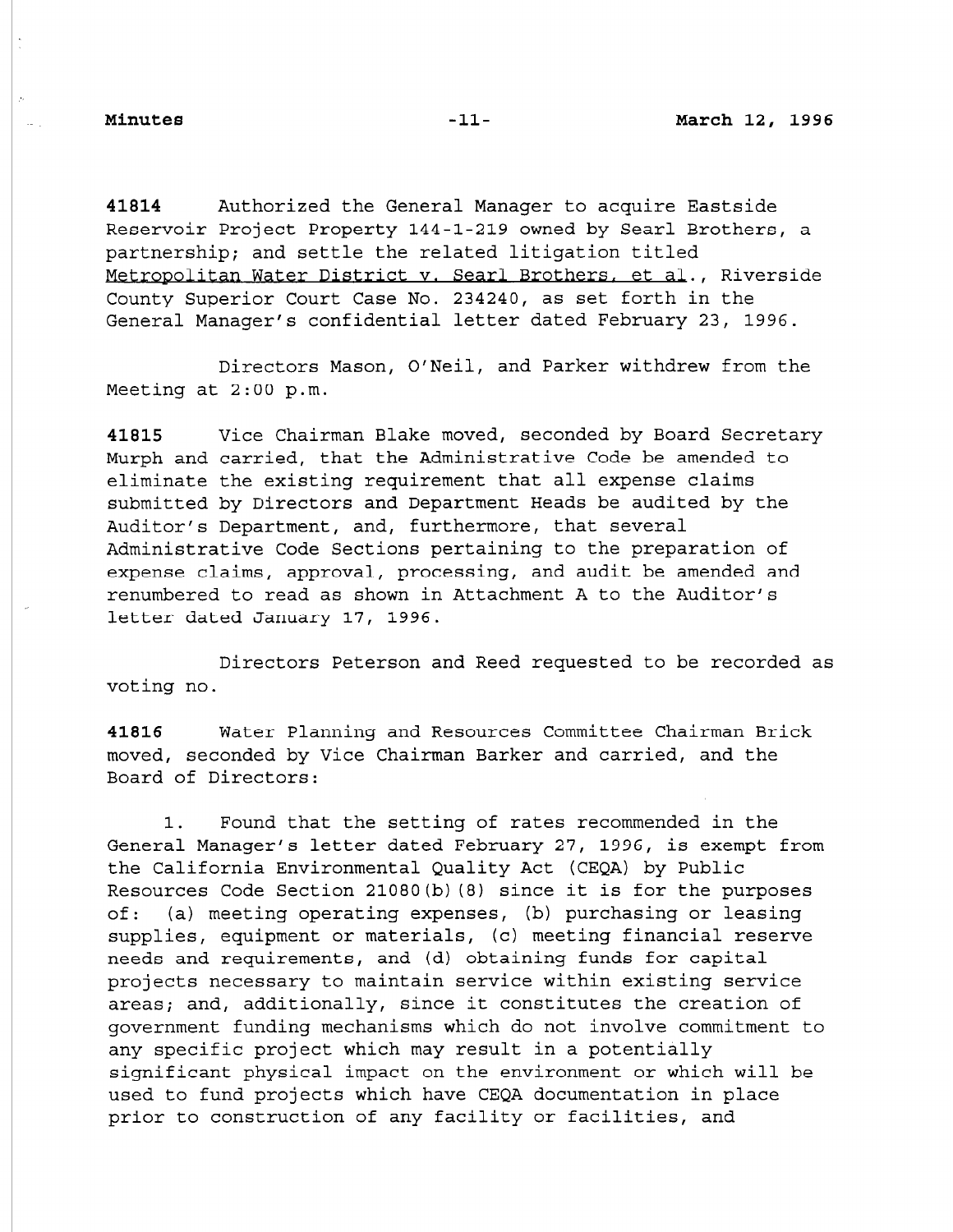2. Adopted water rates and charges to become effective January 1, 1997, as follows:

## Effective Januarv 1.1997

| <b>Class of Service</b>        | <b>Rates and Charges</b>                  |
|--------------------------------|-------------------------------------------|
| Noninterruptible--Untreated    | \$349 per AF                              |
| Noninterruptible--Treated      | \$431 per AF                              |
| Interim Agriculture--Untreated | \$236 per AF                              |
| Interim Agriculture--Treated   | \$294 per AF                              |
| Seasonal Storage--Untreated    | \$233 per AF                              |
| Seasonal Storage--Treated      | \$290 per AF                              |
| Reclaimed                      | \$113 per AF                              |
| <b>Connection Maintenance</b>  | \$50 per cubic feet per second (CFS) of   |
| Charge                         | capacity per month per connection, not to |
|                                | exceed a maximum charge per connection    |
|                                | of \$5,000 per month                      |

3. Approved the following Resolutions:

(a) Resolution 8492 to fix and adopt the readiness-toserve charge in the form shown as Exhibit B to the foregoing letter, said Resolution entitled:

RESOLUTION OF THE BOARD OF DIRECTORS OF THE METROPOLITAN WATER DISTRICT OF SOUTHERN CALIFORNIA FIXING AND ADOPTING READINESS-TO-SERVE CHARGE

(b) Resolution 8493 to fix and adopt the new demand charge in the form shown as Exhibit C to the form demand smange an ene rorm bne<br>soid Resolution entitl

# RESOLUTION OF THE BOARD OF DIRECTORS OF THE METROPOLITAN WATER DISTRICT OF SOUTHERN CALIFORNIA FIXING AND ADOPTING NEW DEMAND CHARGE

4. Found that portions of Items 2 and 3 may be reconsidered as a result of the rate refinement process.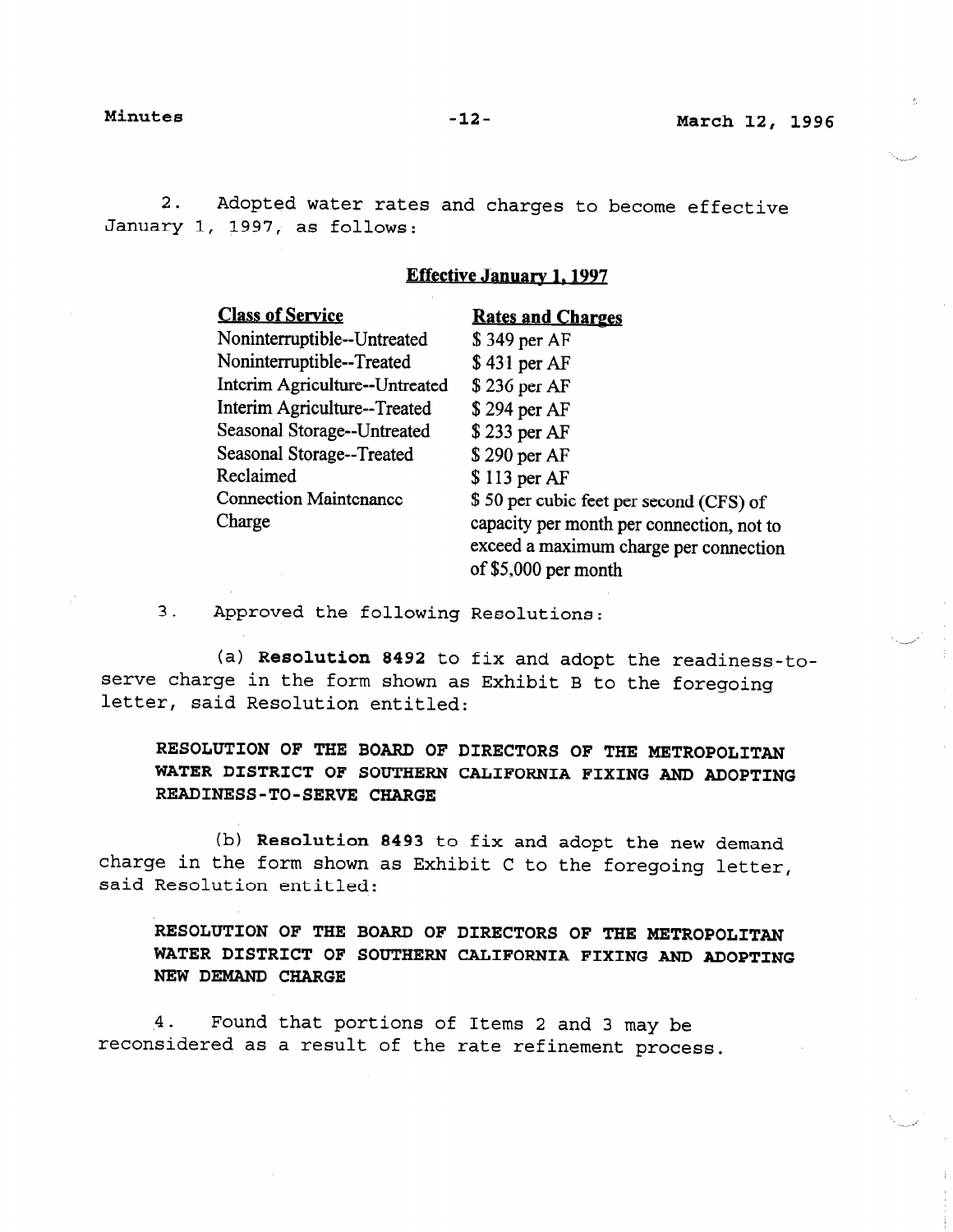Director McCauley requested to be recorded as voting

no.

Board Secretary Murph requested to be recorded as abstaining.

41817 Vice Chairman Blake moved, seconded by Director Little, and the Board adopted by a unanimous vote, representing more than the required two-thirds vote, Resolution 8494 transmitted with the General Manager's letter dated February 21, 1996, declaring the necessity for the Inland Feeder Project and for the properties described in Exhibits A and B attached thereto, and directed the General Counsel to commence condemnation proceedings in San Bernardino County to acquire the properties, said Resolution entitled:

A RESOLUTION OF THE BOARD OF DIRECTORS OF THE METROPOLITAN WATER DISTRICT OF SOUTHERN CALIFORNIA DIRECTING THE CONDEMNATION OF CERTAIN PROPERTIES SITUATED IN SAN BERNARDINO COUNTY (INLAND FEEDER PROJECT)

General Counsel Taylor reported that before each Director is a copy of a letter from Stubblefield Companies, dated March 11, 1996, stating that while they are not appearing before the Board today they are not waiving any rights that they may have had had they appeared.

41818 The following listed communications were submitted for the information of the Board:

- a. Report of the General Manager on the operating data for the month of January, dated February 20, 1996.
- b. Report of the General Counsel on the activities of the Legal Department for the month of February, dated February 29, 1996.
- C. Report of the Auditor on the activities of the Audit Department for the month of February, dated February 27, 1996.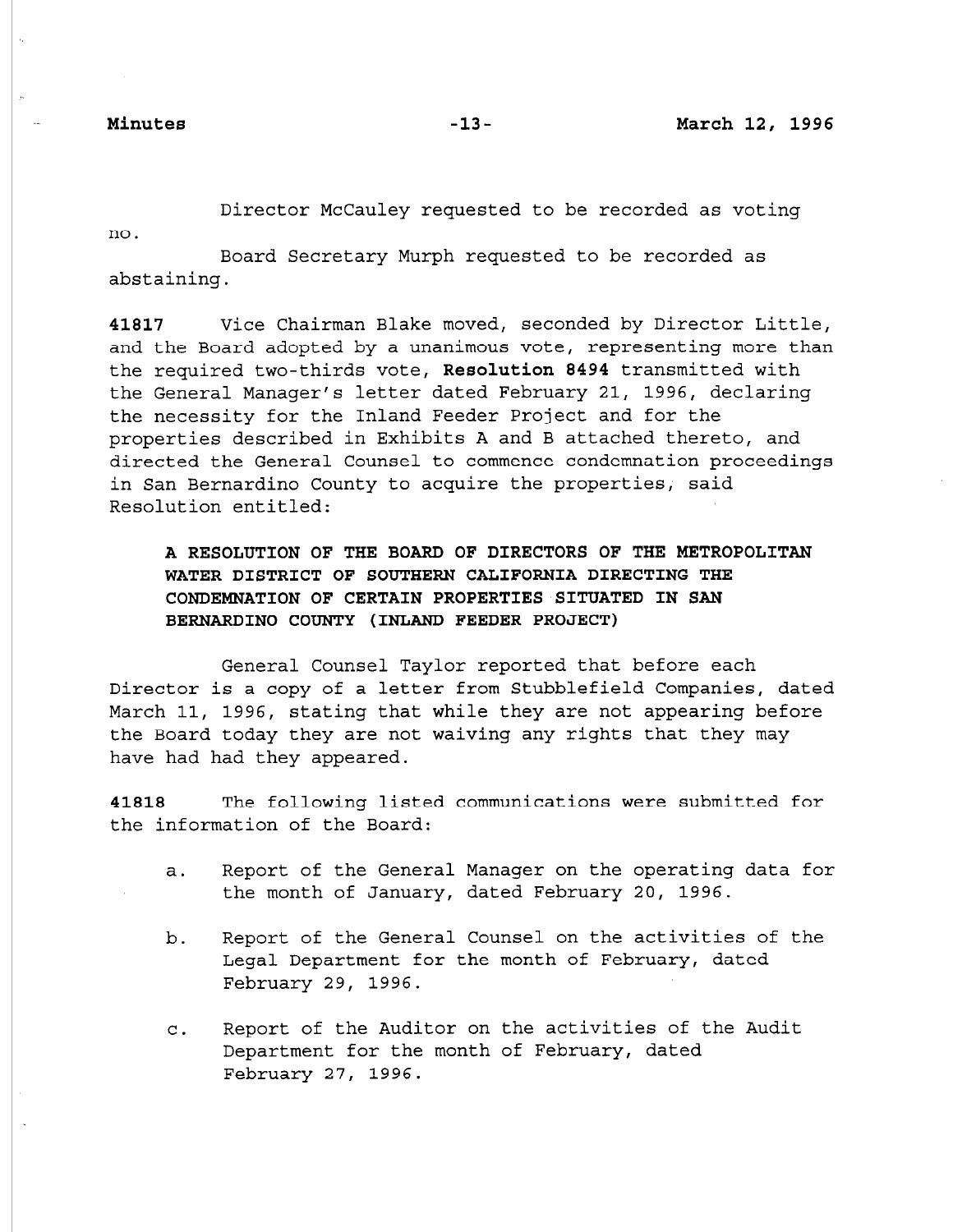- d. Letter of the General Manager dated March 6, 1996, transmitting the Executive Financial Summary for the month of January.
- e. Letter of the Auditor dated February 12, 1996, transmitting the Single Audit Reports for the Fiscal Year Ended June 30, 1995.
- f. Letter of the General Manager dated February 21, 1996, reporting on the Sale of Water Revenue Refunding Bonds, 1996 Series B Issue.
- Letter of the General Manager dated February 27, 1996,  $g$ . reporting on the responses to the Special Budget Committee recommendations made at the 1995-96 Budget Workshop.
- h. Letter of the General Manager dated February 27, 1996, reporting on the CALFED Bay-Delta alternatives and process for developing evaluation criteria.
- i. Letter of the General Manager dated February 27, 1996, reporting on the status of the Friant-Kern Water Acquisition and Regulation Programs.
- j-Letter of the General Counsel dated February 28, 1996, submitting a Report on the Legal Department Management Study--Hildebrandt, Inc.
- k. Letter of the General Manager dated February 27, 1996, reporting on Assembly Bill 2280 (Cortese) and Assembly Bill 2409 (Aguiar) re Interstate Water Transfers.
- 1. Letter of the General Manager dated February 22, 1996, reporting on Senate Bill 1461 (Ayala) - Vote Allocation Under MWD Act.
- m. Letter of the General Manager dated February 22, 1996, reporting on acquisition of Sylvan Meadows property for addition to the Santa Rosa Plateau Ecological Reserve.